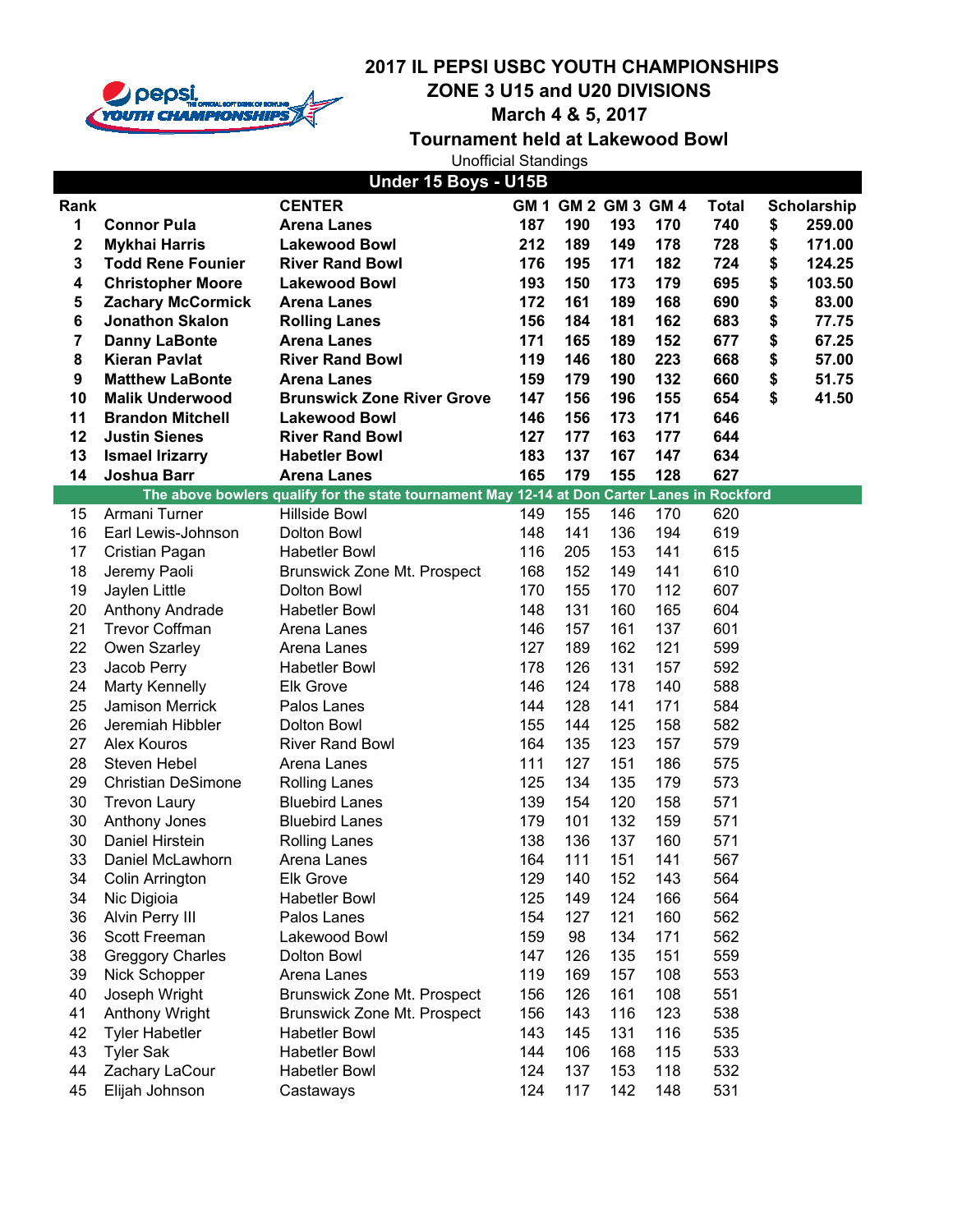

### **2017 IL PEPSI USBC YOUTH CHAMPIONSHIPS ZONE 3 U15 and U20 DIVISIONS**

## **March 4 & 5, 2017**

|    |                          | <b>Unofficial Standings</b>       |     |            |            |     |     |  |  |  |
|----|--------------------------|-----------------------------------|-----|------------|------------|-----|-----|--|--|--|
| 46 | Kyle Williams            | Lakewood Bowl                     | 117 | 131        | 137        | 144 | 529 |  |  |  |
| 47 | Kaleb Colone             | <b>Burr Oak Bowl</b>              | 143 | 144        | 102        | 134 | 523 |  |  |  |
| 48 | Jahlil Fountain          | <b>Habetler Bowl</b>              | 125 | 133        | 117        | 139 | 514 |  |  |  |
| 49 | Cody Kish                | <b>River Rand Bowl</b>            | 173 | 109        | 111        | 119 | 512 |  |  |  |
| 50 | Jacob Lanza              | <b>Habetler Bowl</b>              | 151 | 115        | 122        | 122 | 510 |  |  |  |
| 51 | Salvatore DeFrenza       | <b>Elk Grove</b>                  | 123 | 134        | 100        | 145 | 502 |  |  |  |
| 52 | Michael Hilgen           | Palos Lanes                       | 122 | 153        | 123        | 81  | 479 |  |  |  |
| 53 | Luis Martinez            | <b>Brunswick Zone River Grove</b> | 130 | 105        | 101        | 142 | 478 |  |  |  |
| 54 | Darius Dorsey            | Dolton Bowl                       | 125 | 107        | 125        | 111 | 468 |  |  |  |
| 55 | Darrell Jenkins          | Hillside Bowl                     | 83  | 156        | 108        | 120 | 467 |  |  |  |
| 56 | <b>Kendall Amos</b>      | Dolton Bowl                       | 120 | 129        | 104        | 112 | 465 |  |  |  |
| 57 | Dylan Cole               | <b>Burr Oak Bowl</b>              | 96  | 114        | 154        | 99  | 463 |  |  |  |
| 57 | <b>Reginald Willett</b>  | Dolton Bowl                       | 119 | 127        | 116        | 101 | 463 |  |  |  |
| 59 | Jeremiah Foreman         | Arena Lanes                       | 59  | 131        | 164        | 100 | 454 |  |  |  |
| 60 | Jayden Jones             | Castaways                         | 85  | 108        | 124        | 135 | 452 |  |  |  |
| 60 | <b>Matthew Edmondson</b> | <b>Elk Grove</b>                  | 116 | 109        | 126        | 101 | 452 |  |  |  |
| 62 | <b>Matt Balich</b>       | Arena Lanes                       | 128 | 82         | 128        | 107 | 445 |  |  |  |
| 63 | Kenneth Robinson         | Dolton Bowl                       | 102 | 122        | 110        | 109 | 443 |  |  |  |
| 64 | <b>Brandon Hansen</b>    | <b>Brunswick Zone River Grove</b> | 100 | 113        | 127        | 96  | 436 |  |  |  |
| 65 | Hunter Bilikou           | <b>Rolling Lanes</b>              | 108 | 121        | 120        | 81  | 430 |  |  |  |
| 66 | Alex Hansen              | <b>Brunswick Zone River Grove</b> | 80  | 97         | 110        | 135 | 422 |  |  |  |
| 67 | Patrick McHale           | <b>Habetler Bowl</b>              |     |            | <b>DNB</b> |     |     |  |  |  |
| 67 | <b>Blake Attig</b>       | Arena Lanes                       |     |            | DNB        |     |     |  |  |  |
| 67 | <b>Trayshawn Bonds</b>   | <b>Bluebird Lanes</b>             |     |            | DNB        |     |     |  |  |  |
| 67 | Aiden Gonzalez           | Rolling Lanes                     |     | <b>DNB</b> |            |     |     |  |  |  |
| 67 | John Floros              | <b>Rolling Lanes</b>              |     |            | <b>DNB</b> |     |     |  |  |  |
| 67 | Andrew Rybicki           | Rolling Lanes                     |     |            | DNB        |     |     |  |  |  |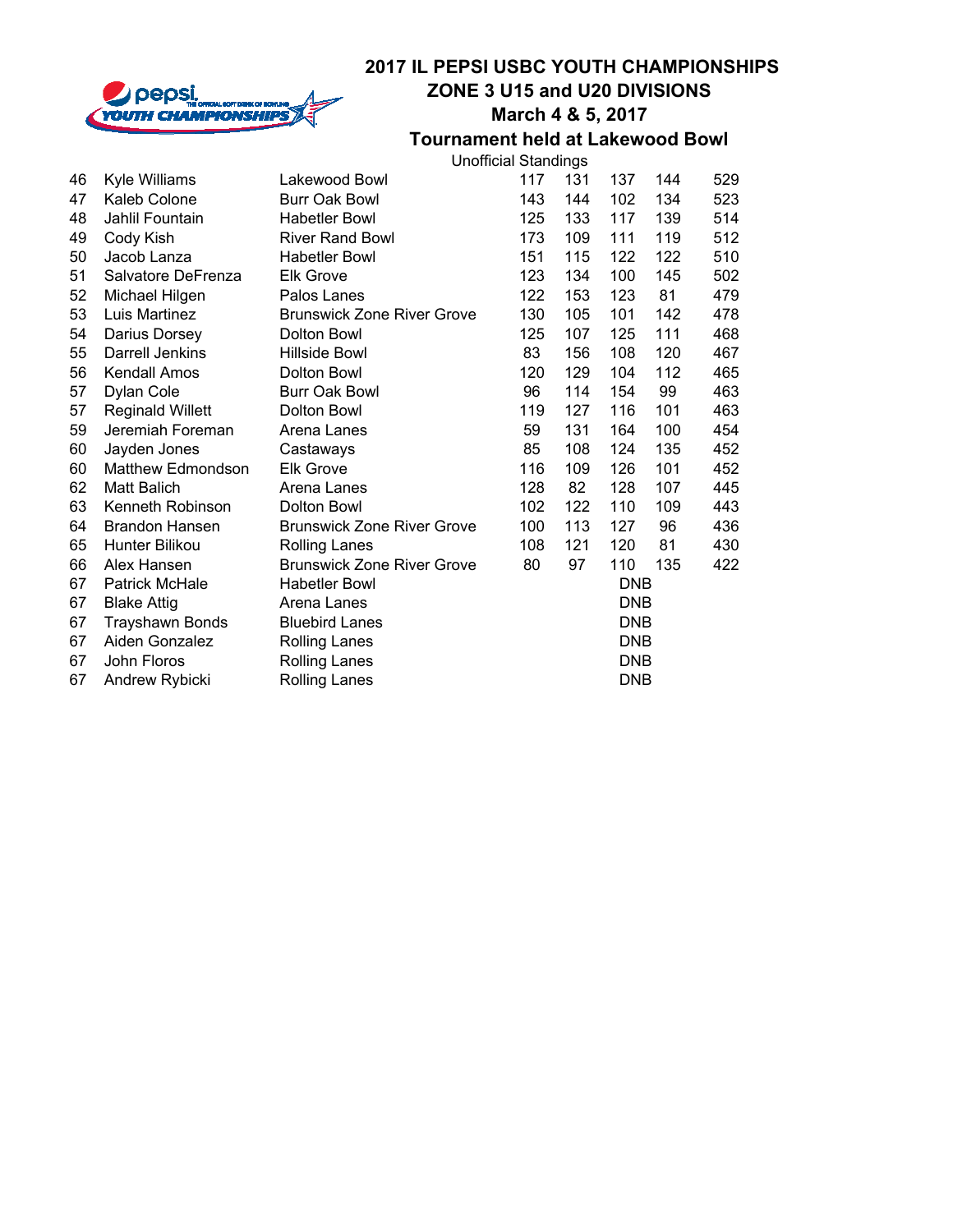

**ZONE 3 U15 and U20 DIVISIONS**

**March 4 & 5, 2017**

| <b>Unofficial Standings</b> |  |
|-----------------------------|--|
| IIndor 4E Cirle I 14EC      |  |

|                |                         | סטוט - סוווט טו                                                                              |     |                     |            |     | <b>Scratch</b> |              |
|----------------|-------------------------|----------------------------------------------------------------------------------------------|-----|---------------------|------------|-----|----------------|--------------|
| Rank           |                         | <b>CENTER</b>                                                                                |     | GM 1 GM 2 GM 3 GM 4 |            |     | <b>Total</b>   | Scholarship  |
| 1              | <b>Sarah Fox</b>        | <b>Elk Grove</b>                                                                             | 167 | 183                 | 212        | 178 | 740            | \$<br>152.00 |
| 2              | <b>Cameren Sullivan</b> | <b>Dolton Bowl</b>                                                                           | 173 | 158                 | 157        | 167 | 655            | \$<br>124.25 |
| 3              | <b>Darion Mobley</b>    | <b>Hillside Bowl</b>                                                                         | 137 | 146                 | 141        | 179 | 603            | \$<br>66.75  |
| 3              | <b>Lillian Meck</b>     | <b>Elk Grove</b>                                                                             | 98  | 141                 | 231        | 133 | 603            | \$<br>66.75  |
| 5              | <b>Samiyah Spicer</b>   | <b>Arena Lanes</b>                                                                           | 181 | 151                 | 106        | 164 | 602            | \$<br>50.50  |
| 6              | <b>Tiahna Hughes</b>    | <b>Lakewood Bowl</b>                                                                         | 171 | 145                 | 147        | 138 | 601            |              |
|                |                         | The above bowlers qualify for the state tournament May 12-14 at Don Carter Lanes in Rockford |     |                     |            |     |                |              |
| $\overline{7}$ | <b>Tamera Wilkins</b>   | Arena Lanes                                                                                  | 138 | 132                 | 136        | 164 | 570            |              |
| 8              | Rianna Fagan            | Castaways                                                                                    | 114 | 139                 | 169        | 124 | 546            |              |
| 9              | Amanda Kouros           | <b>River Rand Bowl</b>                                                                       | 116 | 129                 | 110        | 185 | 540            |              |
| 10             | Aliayah Martin          | Castaways                                                                                    | 124 | 133                 | 146        | 132 | 535            |              |
| 11             | Isabella Limbel         | <b>Habetler Bowl</b>                                                                         | 147 | 145                 | 113        | 119 | 524            |              |
| 12             | Sincere Rodgers         | Palos Lanes                                                                                  | 115 | 112                 | 140        | 130 | 497            |              |
| 13             | Jayla Pointer           | <b>Bluebird Lanes</b>                                                                        | 126 | 108                 | 101        | 155 | 490            |              |
| 14             | Avril Blanchard         | Dolton Bowl                                                                                  | 133 | 127                 | 112        | 115 | 487            |              |
| 15             | Amareyah Sibley         | Dolton Bowl                                                                                  | 129 | 99                  | 148        | 101 | 477            |              |
| 16             | Barbara Mitchell        | <b>River Rand Bowl</b>                                                                       | 134 | 113                 | 108        | 117 | 472            |              |
| 17             | Kaela Moore             | <b>Brunswick Zone River Grove</b>                                                            | 124 | 120                 | 107        | 111 | 462            |              |
| 18             | Imani Cooper-Spears     | <b>Bluebird Lanes</b>                                                                        | 108 | 116                 | 126        | 102 | 452            |              |
| 19             | Cyndi Bolden            | Arena Lanes                                                                                  | 114 | 107                 | 114        | 114 | 449            |              |
| 20             | <b>Bianca Pierce</b>    | Dolton Bowl                                                                                  | 91  | 147                 | 92         | 117 | 447            |              |
| 21             | <b>Caitlyn Marrs</b>    | <b>Elk Grove</b>                                                                             | 115 | 127                 | 110        | 88  | 440            |              |
| 22             | <b>Tala Patterson</b>   | Castaways                                                                                    | 98  | 102                 | 108        | 119 | 427            |              |
| 22             | <b>Traviana Archer</b>  | Dolton Bowl                                                                                  | 95  | 105                 | 99         | 128 | 427            |              |
| 24             | Jayonna Beasley         | <b>Brunswick Zone River Grove</b>                                                            | 126 | 104                 | 78         | 101 | 409            |              |
| 25             | Cynteja Wright          | Lakewood Bowl                                                                                | 123 | 104                 | 85         | 88  | 400            |              |
| 26             | Emma Bork               | <b>Elk Grove</b>                                                                             | 102 | 98                  | 83         | 99  | 382            |              |
| 27             | Rhyneesa Johnson        | <b>Brunswick Zone River Grove</b>                                                            | 89  | 83                  | 82         | 93  | 347            |              |
| 28             | Chrishanna Goodwin      | Lakewood Bowl                                                                                | 86  | 90                  | 81         | 56  | 313            |              |
| 29             | Teja White              | <b>Hillside Bowl</b>                                                                         |     |                     | <b>DNB</b> |     |                |              |
| 29             | Olivia Gonzalez         | Rolling Lanes                                                                                |     |                     | <b>DNB</b> |     |                |              |
| 29             | Rebecca Sanfratello     | <b>Rolling Lanes</b>                                                                         |     |                     | <b>DNB</b> |     |                |              |
| 29             | Jazmine Rivera          | <b>Brunswick Zone River Grove</b>                                                            |     |                     | <b>DNB</b> |     |                |              |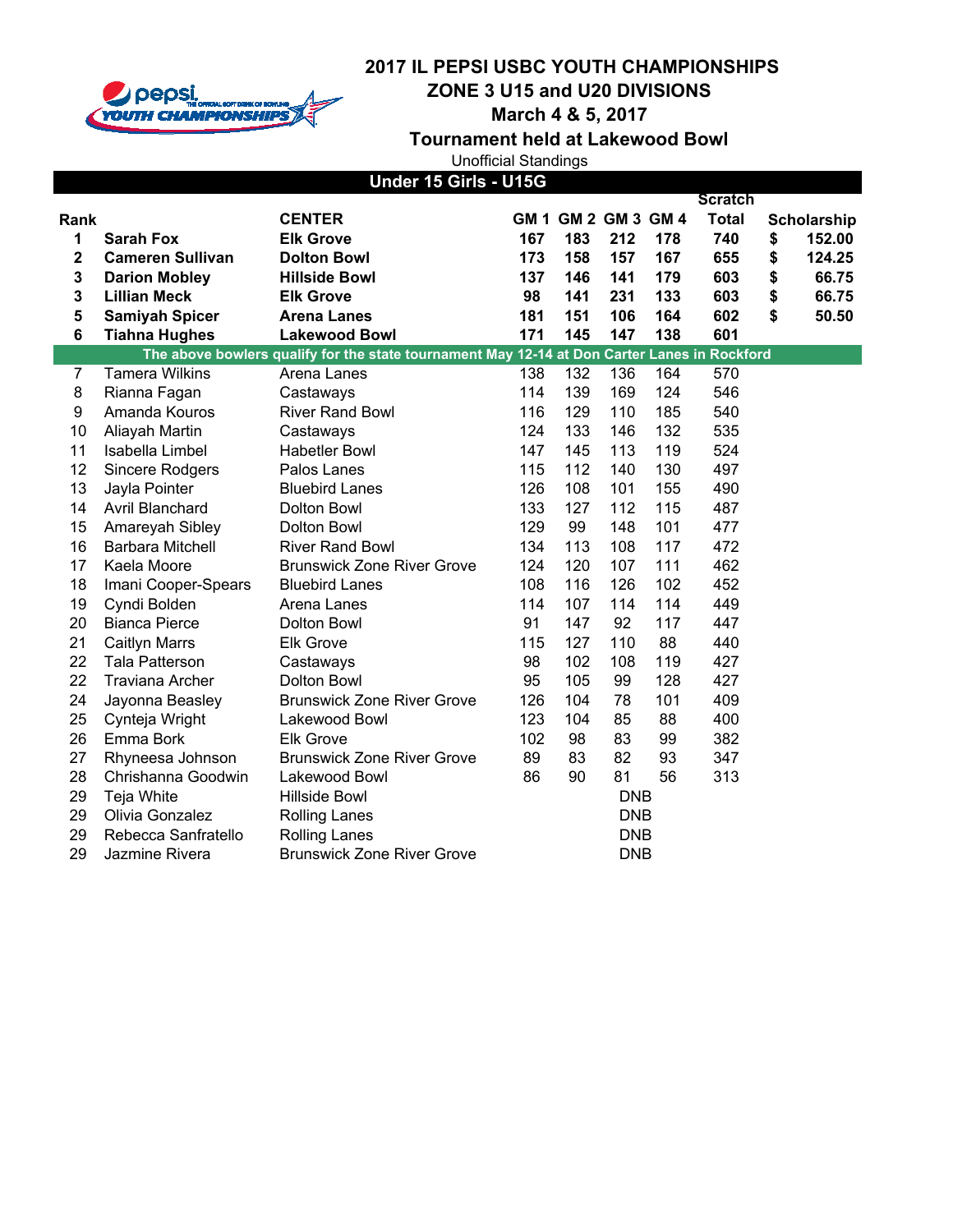

**ZONE 3 U15 and U20 DIVISIONS**

**March 4 & 5, 2017**

**Tournament held at Lakewood Bowl**

Unofficial Standings

|                  |                                      | Under 20 Girls - U20G                                                                        |     |                     |            |     |                |              |
|------------------|--------------------------------------|----------------------------------------------------------------------------------------------|-----|---------------------|------------|-----|----------------|--------------|
|                  |                                      |                                                                                              |     |                     |            |     | <b>Scratch</b> |              |
| <b>Rank</b>      |                                      | <b>CENTER</b>                                                                                |     | GM 1 GM 2 GM 3 GM 4 |            |     | <b>Total</b>   | Scholarship  |
| 1                | Victoria Odarczenko                  | <b>Habetler Bowl</b>                                                                         | 177 | 173                 | 204        | 221 | 775            | \$<br>175.75 |
| $\mathbf 2$      | Angelique Dalesandro River Rand Bowl |                                                                                              | 182 | 220                 | 175        | 178 | 755            | \$<br>143.75 |
| 3                | <b>Capri Howard</b>                  | <b>Lakewood Bowl</b>                                                                         | 137 | 191                 | 242        | 144 | 714            | \$<br>90.50  |
| 4                | <b>Mary Conneely</b>                 | <b>Elk Grove</b>                                                                             | 170 | 179                 | 202        | 143 | 694            | \$<br>64.00  |
| 5                | <b>Shania Carr</b>                   | <b>Hillside Bowl</b>                                                                         | 150 | 163                 | 166        | 195 | 674            | \$<br>58.50  |
| 6                | <b>Stephanie Gasca</b>               | <b>Arena Lanes</b>                                                                           | 151 | 166                 | 183        | 170 | 670            |              |
| 7                | <b>Calice Robins</b>                 | <b>Bluebird Lanes</b>                                                                        | 185 | 183                 | 163        | 136 | 667            |              |
|                  |                                      | The above bowlers qualify for the state tournament May 12-14 at Don Carter Lanes in Rockford |     |                     |            |     |                |              |
| 8                | <b>Crystal Brewer</b>                | Lakewood Bowl                                                                                | 164 | 175                 | 154        | 163 | 656            |              |
| $\boldsymbol{9}$ | Jazmyn Wright                        | Castaways                                                                                    | 142 | 171                 | 166        | 169 | 648            |              |
| 10               | Kendra Anifer                        | Palos Lanes                                                                                  | 126 | 153                 | 167        | 178 | 624            |              |
| 11               | <b>Katie Elms</b>                    | <b>Elk Grove</b>                                                                             | 162 | 154                 | 154        | 147 | 617            |              |
| 12               | <b>Tyra Patterson</b>                | Castaways                                                                                    | 143 | 125                 | 151        | 193 | 612            |              |
| 12               | Dionne McArthur                      | Dolton Bowl                                                                                  | 118 | 171                 | 156        | 167 | 612            |              |
| 14               | <b>Emmandra Wright</b>               | <b>Hillside Bowl</b>                                                                         | 143 | 154                 | 166        | 141 | 604            |              |
| 15               | <b>Katie Strache</b>                 | Arena Lanes                                                                                  | 133 | 140                 | 160        | 153 | 586            |              |
| 16               | <b>Alexis Dial</b>                   | Hillside Bowl                                                                                | 146 | 132                 | 178        | 126 | 582            |              |
| 17               | Natalia Palomino                     | <b>Rolling Lanes</b>                                                                         | 120 | 169                 | 130        | 153 | 572            |              |
| 18               | Aysia Smith                          | Lakewood Bowl                                                                                | 137 | 143                 | 135        | 150 | 565            |              |
| 19               | Diamond Rycraw                       | <b>Burr Oak Bowl</b>                                                                         | 139 | 105                 | 168        | 139 | 551            |              |
| 20               | Morgan Jackson                       | <b>Brunswick Zone River Grove</b>                                                            | 134 | 123                 | 148        | 128 | 533            |              |
| 21               | Donna Betz                           | <b>Rolling Lanes</b>                                                                         | 124 | 123                 | 154        | 130 | 531            |              |
| 22               | Jaclyn LoGiudice                     | <b>Elk Grove</b>                                                                             | 161 | 95                  | 125        | 130 | 511            |              |
| 23               | Paige Grier                          | <b>Bluebird Lanes</b>                                                                        | 140 | 114                 | 129        | 118 | 501            |              |
| 24               | Jennifer Jargstorf                   | <b>Rolling Lanes</b>                                                                         | 116 | 109                 | 140        | 128 | 493            |              |
| 25               | Onahti Lemons                        | <b>Burr Oak Bowl</b>                                                                         | 113 | 83                  | 123        | 168 | 487            |              |
| 26               | Amber Cooper-Norris                  | <b>Bluebird Lanes</b>                                                                        | 110 | 123                 | 121        | 122 | 476            |              |
| 27               | Zareyah Smith                        | Dolton Bowl                                                                                  | 126 | 112                 | 103        | 82  | 423            |              |
| 28               | Allison Van Schindel                 | Brunswick Zone Mt. Prospect                                                                  | 109 | 103                 | 116        | 87  | 415            |              |
| 28               | Michelle Rojek                       | <b>River Rand Bowl</b>                                                                       | 82  | 98                  | 132        | 103 | 415            |              |
| 30               | Janel Ray                            | Lakewood Bowl                                                                                | 100 | 116                 | 86         | 112 | 414            |              |
| 31               | Ryanne Barker                        | <b>Elk Grove</b>                                                                             | 84  | 126                 | 100        | 99  | 409            |              |
| 32               | Imani McDonald                       | Lakewood Bowl                                                                                | 73  | 105                 | 63         | 74  | 315            |              |
| 33               | <b>Ebonee Riley</b>                  | <b>Bluebird Lanes</b>                                                                        |     |                     | <b>DNB</b> |     |                |              |
| 33               | Veronica Winfert                     | <b>Bluebird Lanes</b>                                                                        |     |                     | <b>DNB</b> |     |                |              |
| 33               | Gina Bartkus                         | Arena Lanes                                                                                  |     |                     | <b>DNB</b> |     |                |              |
| 33               | Nina Corrigan                        | <b>Rolling Lanes</b>                                                                         |     |                     | <b>DNB</b> |     |                |              |
| 33               | Telonda Isom                         | <b>Dolton Bowl</b>                                                                           |     |                     | <b>DNB</b> |     |                |              |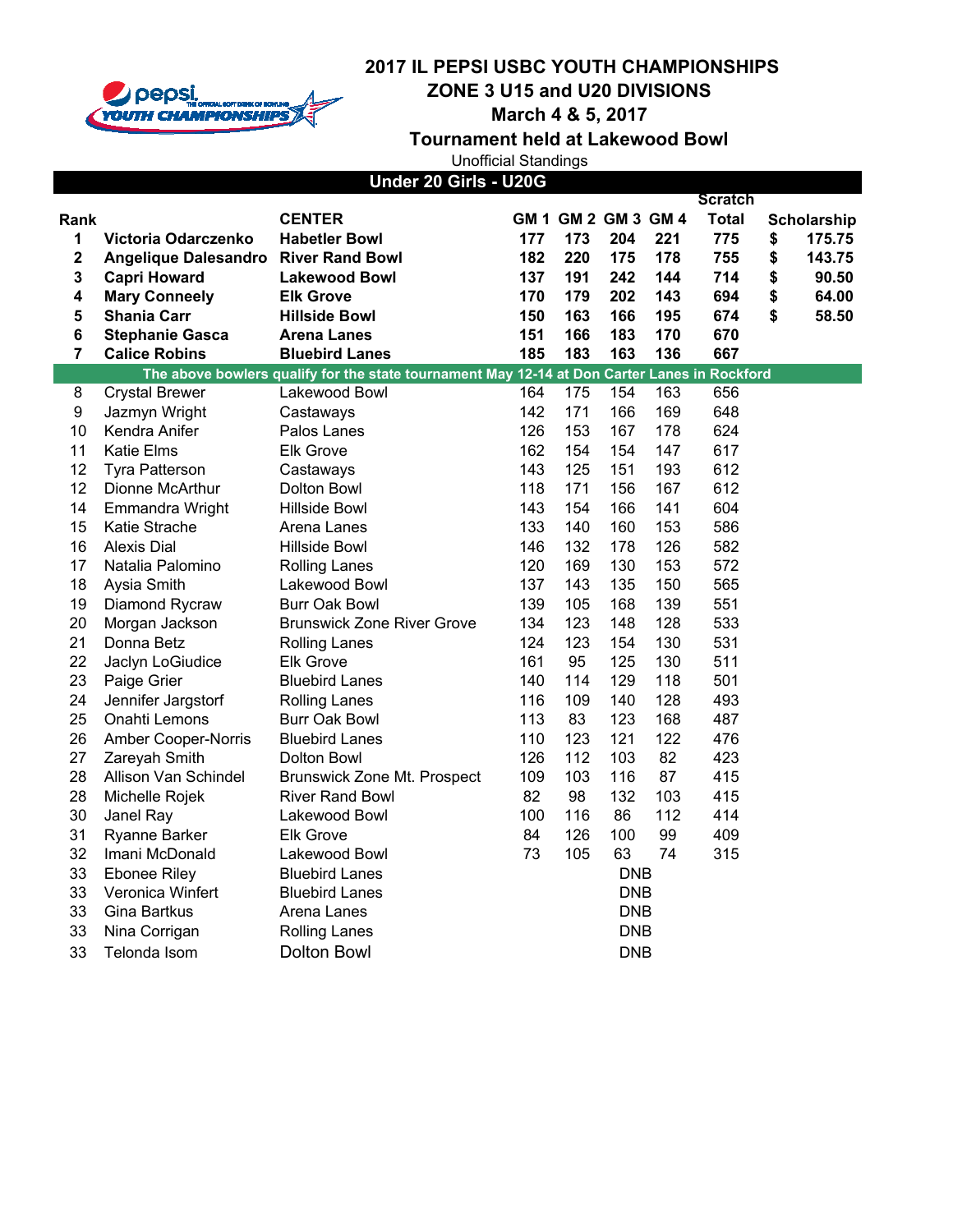

**ZONE 3 U15 and U20 DIVISIONS**

**March 4 & 5, 2017**

**Tournament held at Lakewood Bowl**

Unofficial Standings

| Under 20 Boys - U20B |  |
|----------------------|--|
|----------------------|--|

|      |                             |                                                                                              |     |                     |     |     | <b>Scratch</b> |              |
|------|-----------------------------|----------------------------------------------------------------------------------------------|-----|---------------------|-----|-----|----------------|--------------|
| Rank |                             | <b>CENTER</b>                                                                                |     | GM 1 GM 2 GM 3 GM 4 |     |     | <b>Total</b>   | Scholarship  |
| 1    | <b>Michael Kazanow</b>      | <b>Elk Grove</b>                                                                             | 197 | 184                 | 166 | 224 | 771            | \$<br>248.25 |
| 2    | Waldell Ray Jr.             | <b>Lakewood Bowl</b>                                                                         | 162 | 196                 | 168 | 237 | 763            | \$<br>163.75 |
| 3    | <b>Avery Manuel</b>         | <b>Lakewood Bowl</b>                                                                         | 181 | 200                 | 226 | 155 | 762            | \$<br>119.25 |
| 4    | <b>Braijon Carter</b>       | <b>Dolton Bowl</b>                                                                           | 190 | 217                 | 196 | 157 | 760            | \$<br>99.25  |
| 5    | <b>Theron Mitchell</b>      | <b>Lakewood Bowl</b>                                                                         | 200 | 180                 | 166 | 212 | 758            | \$<br>79.50  |
| 6    | <b>John Pickett</b>         | <b>Lakewood Bowl</b>                                                                         | 185 | 189                 | 199 | 177 | 750            | \$<br>74.50  |
| 7    | <b>Otto Meccia</b>          | <b>Rolling Lanes</b>                                                                         | 201 | 178                 | 184 | 186 | 749            | \$<br>59.50  |
| 7    | <b>Kobe Franklin</b>        | <b>Lakewood Bowl</b>                                                                         | 213 | 187                 | 186 | 163 | 749            | \$<br>59.50  |
| 9    | <b>Clinton Lyons</b>        | <b>Lakewood Bowl</b>                                                                         | 180 | 171                 | 198 | 194 | 743            | \$<br>44.75  |
| 9    | <b>Nick Fox</b>             | <b>Elk Grove</b>                                                                             | 197 | 181                 | 180 | 185 | 743            | \$<br>44.75  |
| 11   | <b>Brandon Campano</b>      | <b>Habetler Bowl</b>                                                                         | 190 | 181                 | 175 | 194 | 740            |              |
| 12   | <b>Curtis Johnson II</b>    | <b>Bluebird Lanes</b>                                                                        | 179 | 162                 | 227 | 166 | 734            |              |
| 13   | Jerome Ketchum              | <b>Burr Oak Bowl</b>                                                                         | 192 | 186                 | 171 | 177 | 726            |              |
| 14   | <b>Chris Molina</b>         | <b>Habetler Bowl</b>                                                                         | 169 | 168                 | 201 | 187 | 725            |              |
|      |                             | The above bowlers qualify for the state tournament May 12-14 at Don Carter Lanes in Rockford |     |                     |     |     |                |              |
| 15   | Max Simik                   | Arena Lanes                                                                                  | 163 | 201                 | 177 | 173 | 714            |              |
| 16   | Jeremiah Buckley            | Lakewood Bowl                                                                                | 168 | 207                 | 166 | 170 | 711            |              |
| 17   | <b>Tarik Hall</b>           | Castaways                                                                                    | 211 | 161                 | 152 | 183 | 707            |              |
| 17   | Shaun Quinn                 | Arena Lanes                                                                                  | 224 | 167                 | 164 | 152 | 707            |              |
| 19   | Scott Petri                 | <b>Habetler Bowl</b>                                                                         | 189 | 160                 | 151 | 206 | 706            |              |
| 20   | <b>Cameron Sanders</b>      | Castaways                                                                                    | 200 | 206                 | 134 | 160 | 700            |              |
| 21   | <b>Burell Lawson</b>        | Lakewood Bowl                                                                                | 151 | 218                 | 161 | 160 | 690            |              |
| 22   | Marco Garcia                | <b>Hillside Bowl</b>                                                                         | 155 | 174                 | 182 | 176 | 687            |              |
| 23   | <b>Malcolm Williams</b>     | Lakewood Bowl                                                                                | 141 | 165                 | 169 | 209 | 684            |              |
| 24   | <b>Andrew Moore</b>         | Hillside Bowl                                                                                | 168 | 145                 | 217 | 147 | 677            |              |
| 25   | Reginald Petty Jr.          | Castaways                                                                                    | 159 | 162                 | 171 | 184 | 676            |              |
| 26   | Mariano Gonzalez            | Arena Lanes                                                                                  | 163 | 142                 | 176 | 191 | 672            |              |
| 27   | <b>Tremont Coleman</b>      | <b>Brunswick Zone River Grove</b>                                                            | 144 | 200                 | 147 | 180 | 671            |              |
| 27   | Keith Moore                 | <b>Brunswick Zone River Grove</b>                                                            | 178 | 185                 | 148 | 160 | 671            |              |
| 29   | Malik Webb                  | <b>Bluebird Lanes</b>                                                                        | 112 | 187                 | 149 | 220 | 668            |              |
| 30   |                             |                                                                                              |     | 184                 |     | 167 | 667            |              |
|      | Ryan Uehara<br>Devin Gunn   | <b>Elk Grove</b>                                                                             | 156 |                     | 160 |     |                |              |
| 31   |                             | Dolton Bowl                                                                                  | 185 | 196                 | 157 | 118 | 656            |              |
| 32   | Marquinn Brown-Tate         | <b>Bluebird Lanes</b>                                                                        | 184 | 151                 | 142 | 175 | 652            |              |
| 33   | Dan Nach                    | <b>River Rand Bowl</b>                                                                       | 155 | 162                 | 160 | 169 | 646            |              |
| 33   | Romeo Patrick-Holmes        | Dolton Bowl                                                                                  | 167 | 151                 | 192 | 136 | 646            |              |
| 35   | Jeremy Gatewood             | <b>River Rand Bowl</b>                                                                       | 174 | 136                 | 184 | 151 | 645            |              |
| 35   | <b>Johnny Marriott</b>      | <b>Elk Grove</b>                                                                             | 173 | 159                 | 179 | 134 | 645            |              |
| 35   | <b>Christian Moore</b>      | <b>Brunswick Zone River Grove</b>                                                            | 170 | 169                 | 174 | 132 | 645            |              |
| 38   | <b>Robert Cooper-Norris</b> | <b>Bluebird Lanes</b>                                                                        | 154 | 121                 | 201 | 161 | 637            |              |
| 39   | Andrew Jensen               | <b>Elk Grove</b>                                                                             | 159 | 158                 | 161 | 157 | 635            |              |
| 40   | David White III             | <b>Burr Oak Bowl</b>                                                                         | 168 | 172                 | 161 | 131 | 632            |              |
| 41   | Nico Campano                | <b>Habetler Bowl</b>                                                                         | 172 | 142                 | 157 | 158 | 629            |              |
| 42   | Joseph Spenk                | <b>River Rand Bowl</b>                                                                       | 157 | 150                 | 167 | 147 | 621            |              |
| 43   | Sean Williams               | <b>Hillside Bowl</b>                                                                         | 120 | 173                 | 155 | 172 | 620            |              |
| 43   | Lendon Smith                | Lakewood Bowl                                                                                | 164 | 148                 | 157 | 151 | 620            |              |
| 45   | <b>Derrick Ousley</b>       | <b>Burr Oak Bowl</b>                                                                         | 165 | 122                 | 181 | 148 | 616            |              |